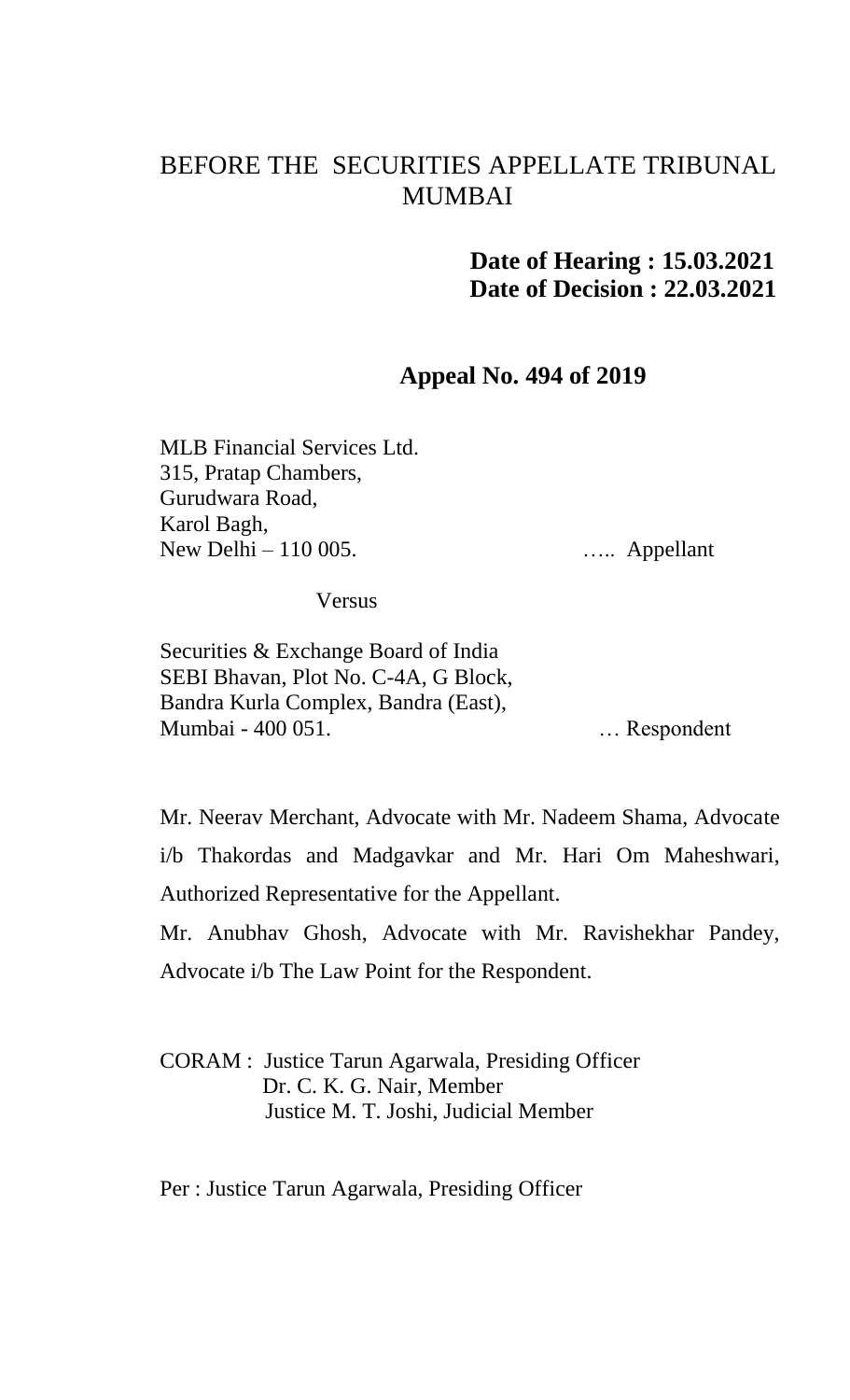1. The present appeal has been filed against the order dated June 20, 2019 rejecting the representation of the appellant on payment of interest and cost.

2. The facts leading to the filing of the appeal is, that one Mr. Manohar Lal Bansal was carrying on business as a member partner in a partnership firm M/s. Manoharlal Bansal & Co. on the Delhi Stock Exchange. This partnership firm was subsequently converted to a corporate entity known as MLB Financial Services Ltd. In October 2004, Securities and Exchange Board of India (hereinafter referred to as 'SEBI') sent a Fee Liability Statement under the Securities and Exchange Board of India (Interest Liability Regularization) Scheme, 2004 (hereinafter referred to as 'Regularization Scheme'). As per the Fee Liability Statement, the appellant was required to pay a sum of Rs. 3,32,016/-. The appellant had a credit balance of Rs. 1,19,095/ and, therefore, paid an amount of Rs. 2,12,921/- towards fee and interest after adjusting the credit balance. SEBI did not accept this payment as a complete payment under the Regularization Scheme and, therefore, denied the benefit of 80% of waiver of interest under the Regularization Scheme and accordingly directed the appellant to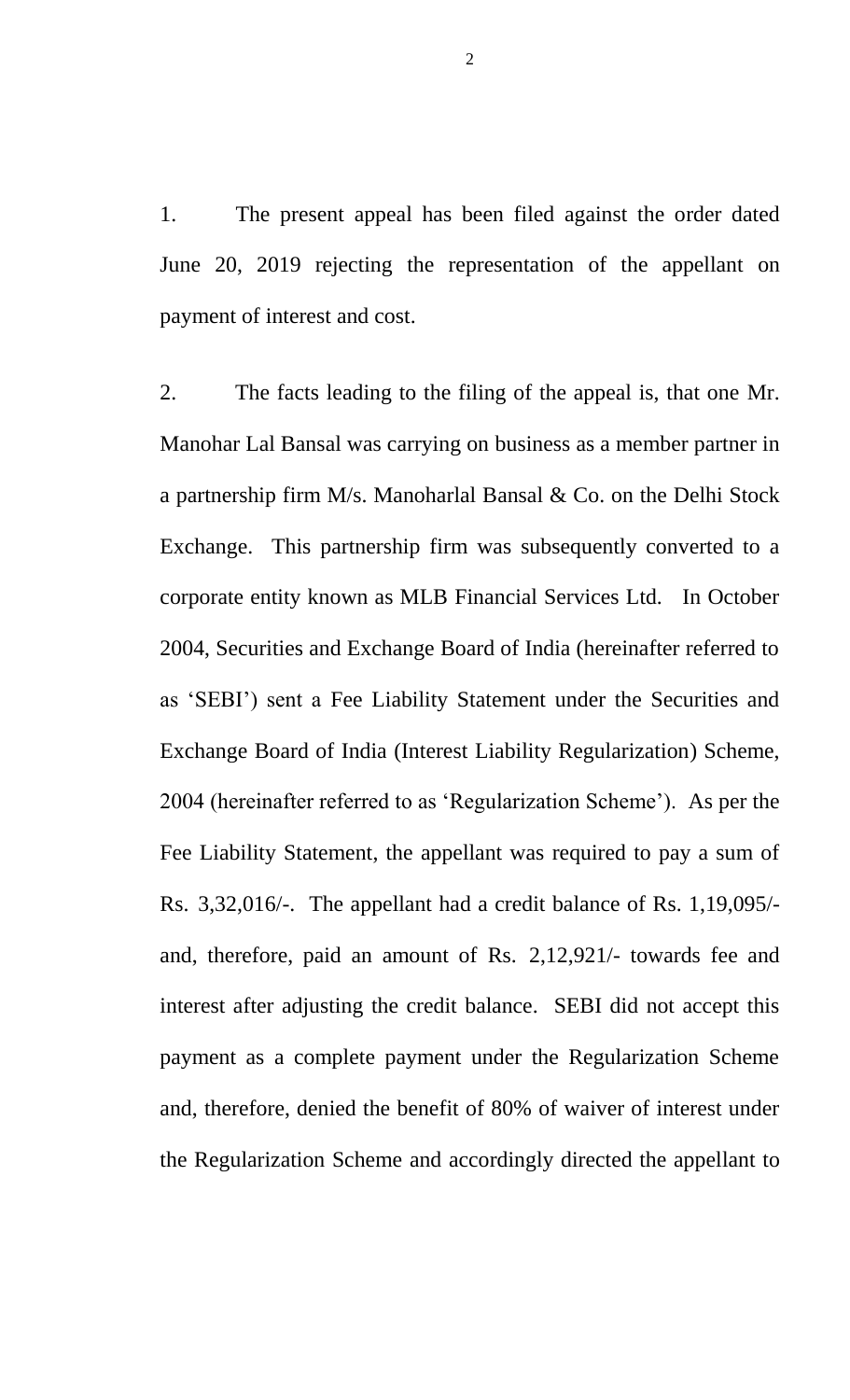pay the whole amount of Rs. 3,14,497/-. The appellant paid a further sum of Rs. 3,14,497/- under protest and filed appeal No. 68 of 2005 before this Tribunal for refund of the excess payment alongwith interest and cost.

3. This Tribunal vide an order dated May 9, 2006 found that the appellant had paid part of the fee and the matter regarding adjustment of the credit amount lying with SEBI was required to be sorted out by SEBI. The Tribunal accordingly by an order dated May 9, 2006 disposed of the appeal directing SEBI to reconsider the matter after taking into account the payment made by the appellant and pass a fresh order.

4. SEBI vide order dated October 8, 2009 came to the conclusion that the amount of Rs. 1,19,095/- lying towards credit of the appellant was required to be adjusted with the principal liability towards fee liability. Based on above, SEBI drew a revised Fee Liability Statement showing that an amount of Rs. 25,197/- was refundable to the appellant and accordingly tendered a cheque for the same amount on November 4, 2015 which cheque was not accepted by the appellant. The appellant being aggrieved filed appeal No. 272 of 2016 praying that SEBI should be directed to refund the principal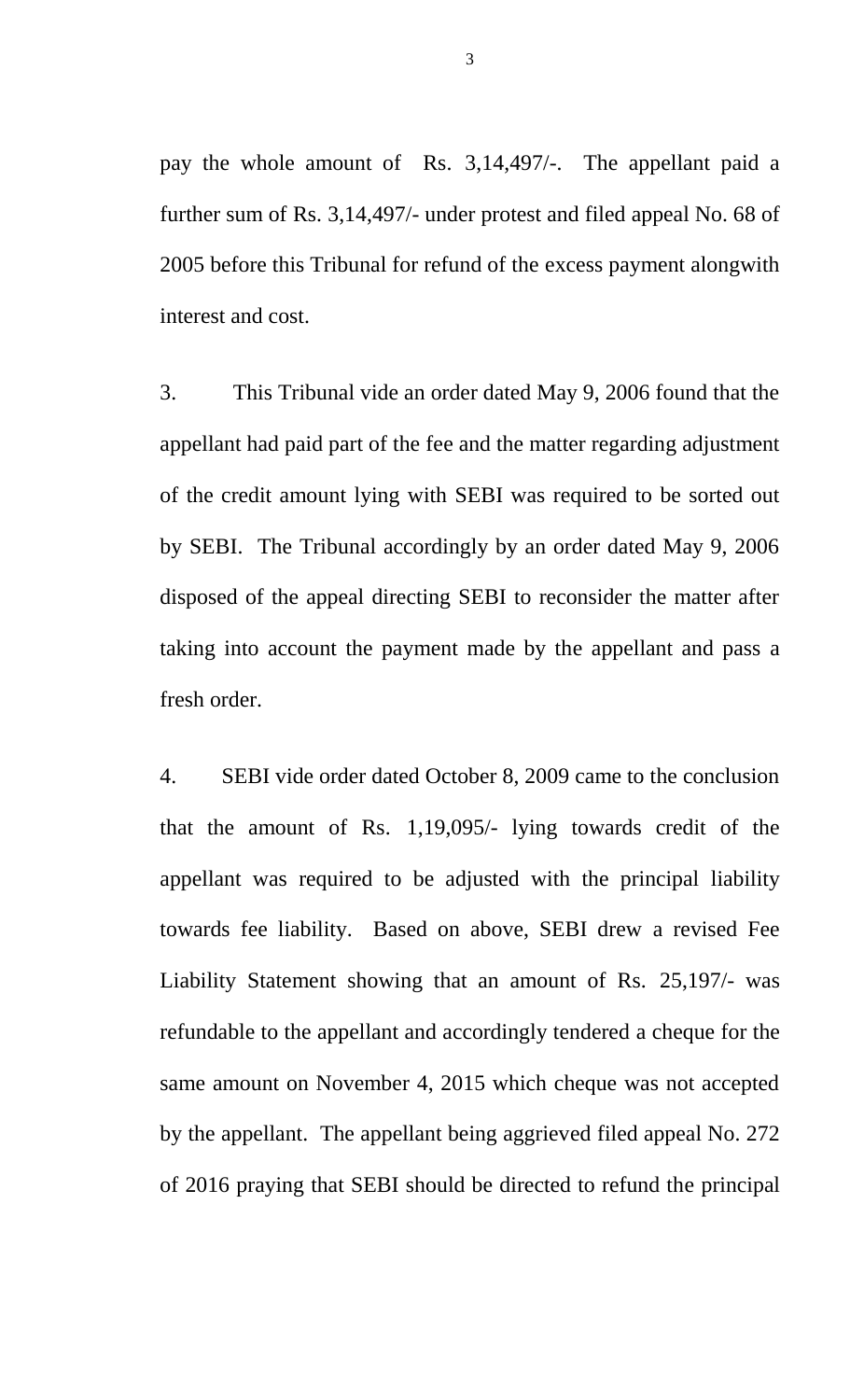amount alongwith interest and cost. During the pendency of the appeal, SEBI made an offer to refund the amount of Rs. 3,14,497/ which was accepted by the appellant without prejudice to their right to claim interest and cost from SEBI. On the basis of this offer and acceptance by the appellant, appeal No. 272 of 2016 was disposed of by this Tribunal on June 19, 2018 by the following order :-

*"1. This appeal is filed to challenge the Fee Liability Statement of March 12, 2015 and also seeking refund of the excess amount paid to Securities and Exchange Board of India ('SEBI' for short) alongwith interest at the rate of 15 % p.a. from 28.3.2010 till payment.* 

*2. In the peculiar facts and circumstances of this case counsel for SEBI on instruction states that without prejudice to SEBI's rights and contentions an amount of Rs.3,14,497 will be refunded by SEBI to the appellant by cheque within a period of 2 weeks from the date of this order in full and final settlement of the principal amount claimed by the appellant. Counsel for the appellant accepts the refund offer made by SEBI without prejudice to the right of the appellant to claim interest from SEBI on the said amount with costs if any.* 

*3. In these circumstances while accepting the statement made by counsel for SEBI we permit the appellant to withdraw the present appeal with liberty to file fresh appeal limited to the issue of interest and costs, if any, within a period of 8 weeks from today.* 

*4. This order is passed in the peculiar facts of the present case and shall not be treated as a precedent.* 

*5. Appeal is disposed of in the aforesaid terms with no order as to costs."*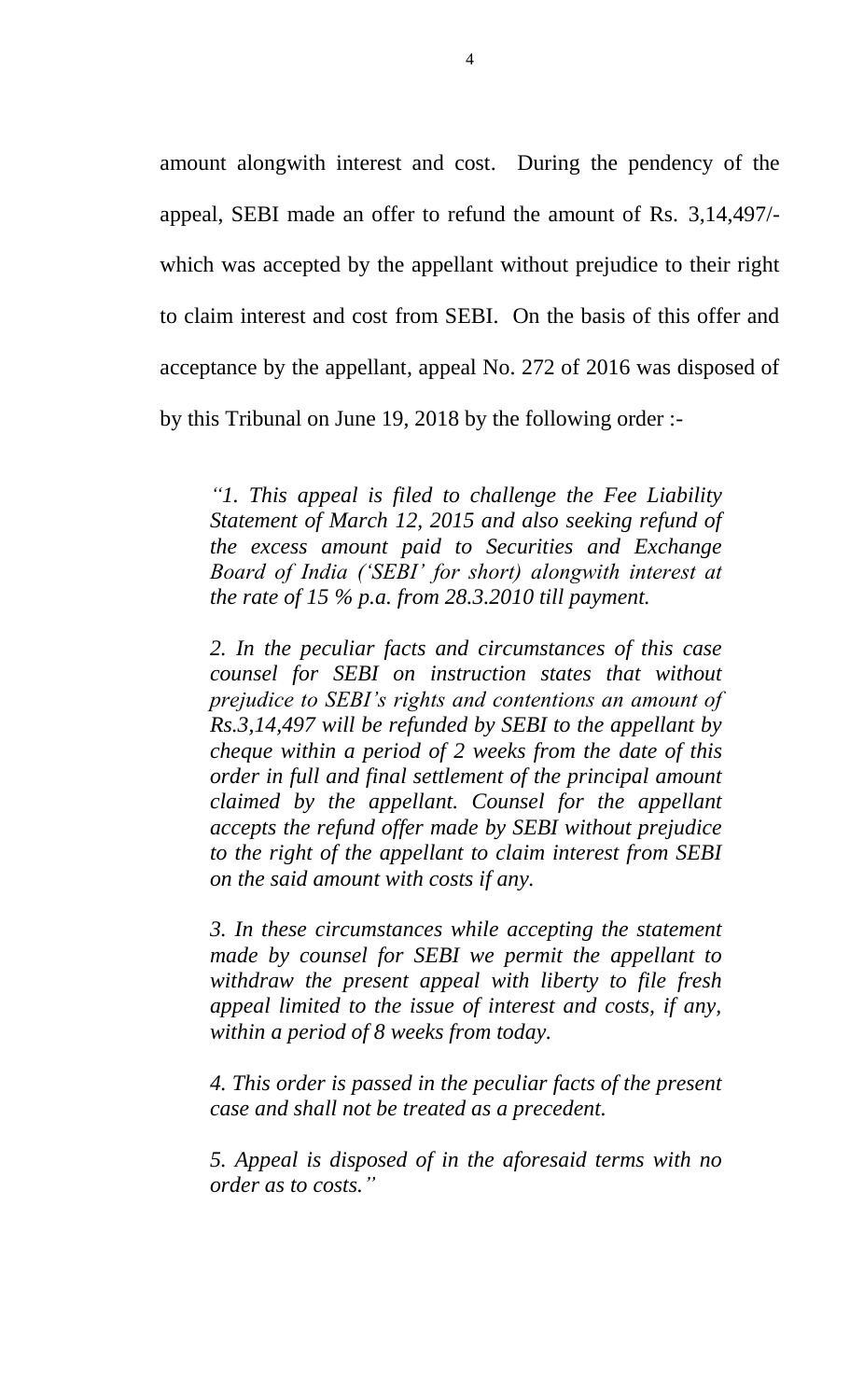5. Thereafter, the appellant filed appeal No. 313 of 2018 praying that SEBI should be directed to pay interest at the rate of 15 % p.a. on Rs. 3,14,497/- from March 28, 2005 to June 29, 2018 at the rate of 15 % p.a. amounting to Rs. 6,25,062/-. Further, cost of Rs. 3,32,000/- should also be awarded. This appeal was disposed of by the Tribunal by an order dated February 1, 2019 directing the appellant to make representation to SEBI. Based on this direction, the representation was filed by the appellant which was rejected by the impugned order on June 20, 2019. The appellant has thereafter filed the present appeal.

6. We have heard Mr. Neerav Merchant, the learned counsel with Mr. Nadeem Shama, the learned counsel for the appellant and Mr. Anubhav Ghosh, the learned counsel with Mr. Ravishekhar Pandey, the learned counsel for the respondent through video conference.

7. The representation has been rejected on the ground that there is no provision for payment of interest on refund and that the circular dated April 23, 2002 only provides for refund of excess fee. It was

5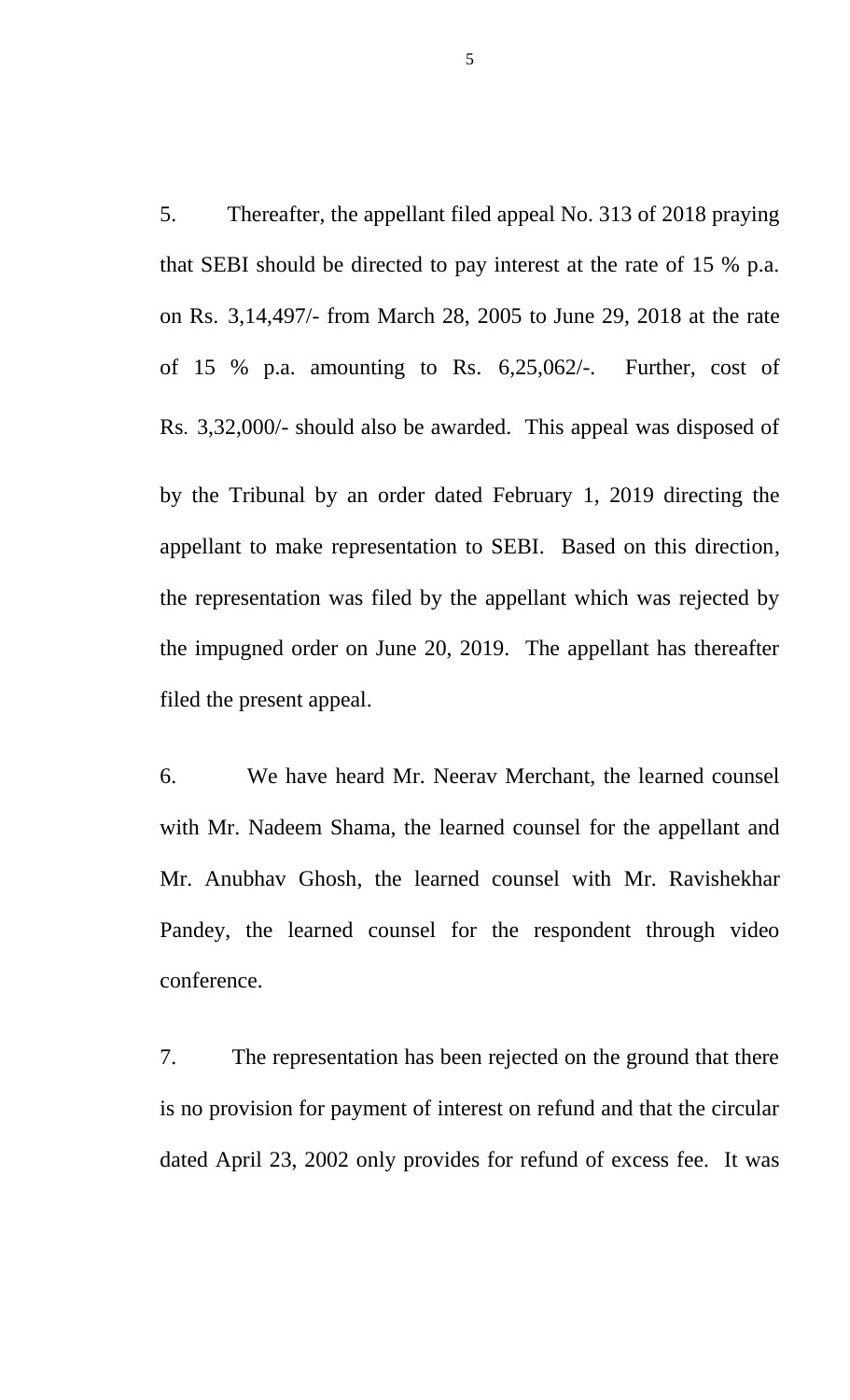also contended that there is no direction of this Tribunal for payment of interest and, in any case, SEBI is not a commercial organization and, therefore, no interest is payable since there is no provision under the Securities and Exchange Board of India Act, 1992 (hereinafter referred to as 'SEBI Act') for payment of interest.

8. From the aforesaid sequence of events, it is clear that based on the Fee Liability Statement, the appellant had paid the amount after adjusting the credit amount lying in his account. This adjustment was not accepted by SEBI and the benefit of waiver of interest was disallowed by SEBI and the respondent directed the appellant to pay the entire amount afresh which amount was paid under protest and, thereafter, the appellant filed an appeal for refund of the amount alongwith the interest and cost. This is the admitted position. During the pendency of the appeal before this Tribunal, the respondent themselves made an offer before this Tribunal which is recorded in the order dated June 19, 2018 passed in appeal No. 272 of 2016, namely, that the respondent will refund the entire amount of Rs. 3,14,497/- which was paid by the appellant in excess. This amount was accepted by the appellant subject to his right of recovering interest and cost.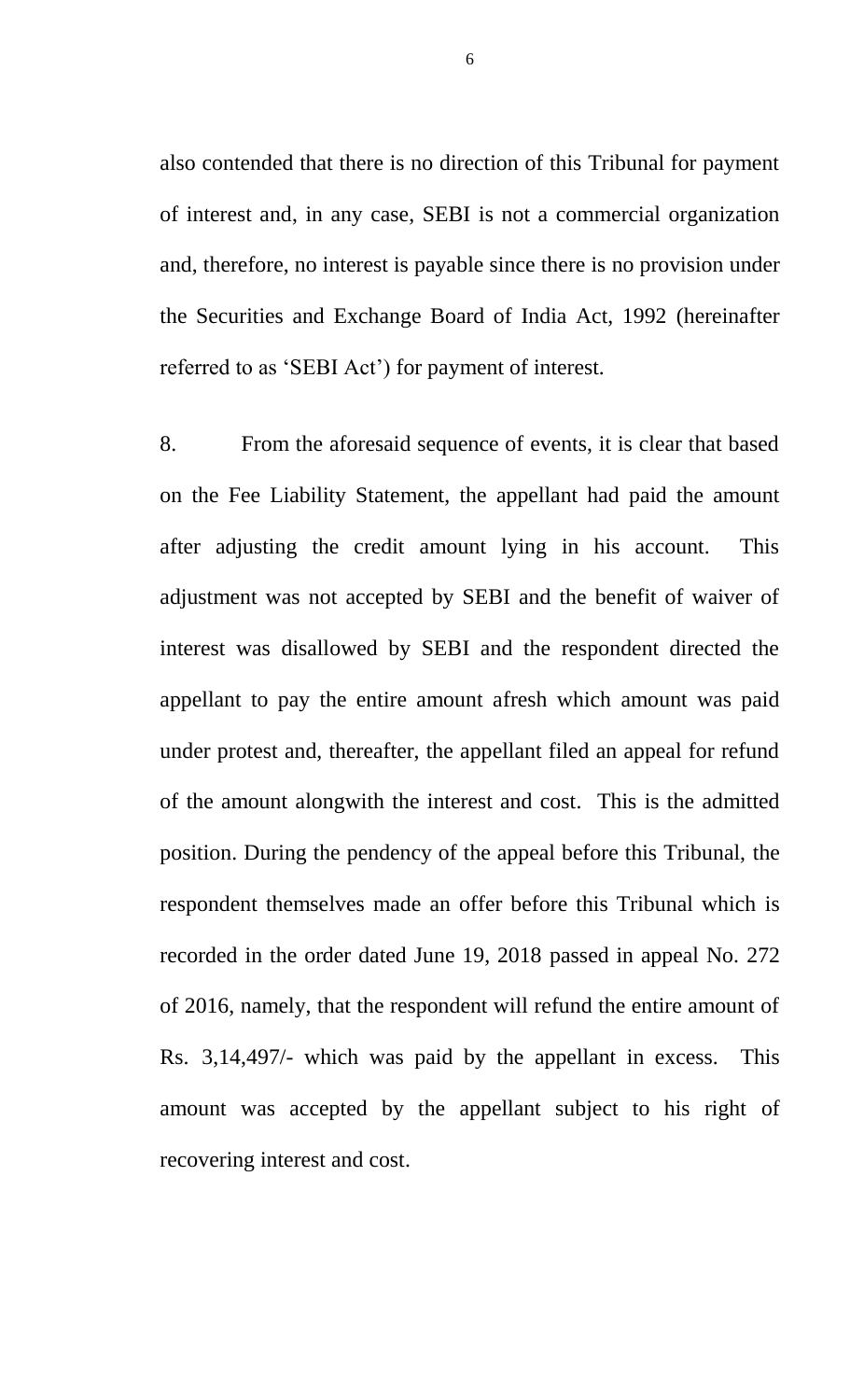9. The fact that there is no express provision for payment of interest under the SEBI Act on the refund of excess amount collected is immaterial. The respondent cannot shrug its obligations to reimburse the lawful monies alongwith the accrued interest for the period of undue retention of such monies. Admittedly, in the instant case, an illegal demand was raised by the respondent, based on which the amount was paid under protest. The money received by the respondent was without any legal basis. SEBI had retained and used the money and, therefore, was bound to make good the loss suffered by the appellant. Further, the obligation to refund the money so received and retained without right implies and carries with it the right to interest. This principle has been elucidated by the Hon'ble Supreme Court in *Union of India through Director of Income Tax vs. M/s. Tata Chemicals Ltd. [2014 (6) SCC 335]* which squarely covers the issue.

10. Similar view was reiterated by the Hon'ble Supreme Court in *Universal Cables Ltd. vs. Commissioner of Income-Tax, Jabalpur [(2020) 15 SCC 144],* wherein the Hon'ble Supreme Court held that payment of interest is a kind of compensation for use and retention of money collected unauthorizedly. The Hon'ble Supreme Court

7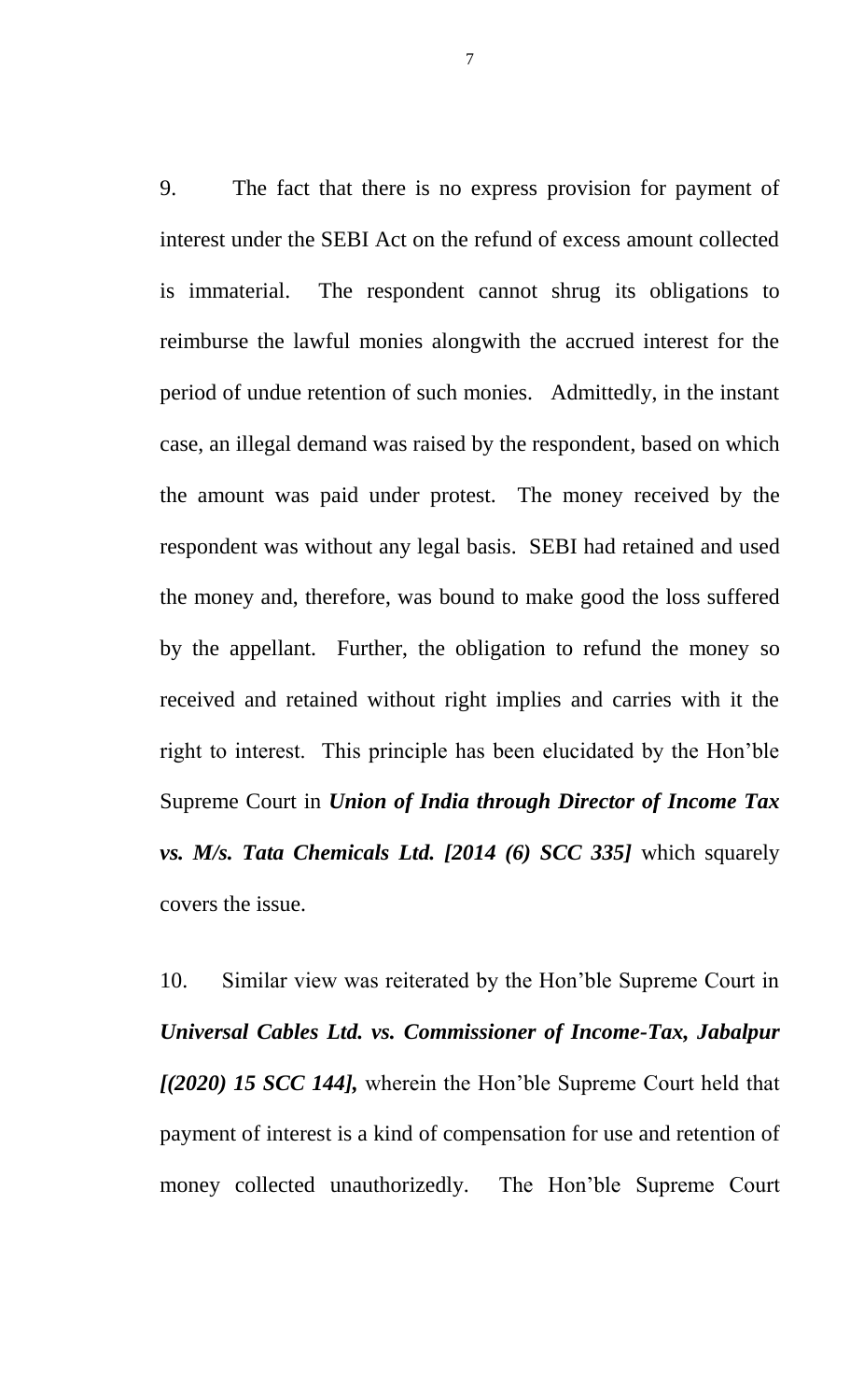further held that when the collection is illegal, there is an obligation to refund it alongwith interest in as much as they have retained it and enjoyed the money so deposited.

11. In *Dushyant N. Dalal & Anr. vs. SEBI [(2017) 9 SCC 660]*

the Hon'ble Supreme Court held :-

*"19. We are of the view that an examination of the Interest Act, 1978 would clearly establish that interest can be granted in equity for causes of action from the date on which such cause of action arose till the date of institution of proceedings."*

And further held :-

*"32. We agree with the aforesaid statement of the law. It is clear, therefore, that the Interest Act of 1978 would enable Tribunals such as SAT to award interest from the*  date on which the cause of action arose till the date of *commencement of proceedings for recovery of such interest in equity."*

### 12. In *Clariant International Ltd. vs. SEBI [(2004) 8 SCC 524]*,

the Hon'ble Supreme Court held that :-

*"30. Interest can be awarded in terms of an agreement or statutory provisions. It can also be awarded by reason of usage or trade having the force of law or on equitable considerations. Interest cannot be awarded by way of damages except in cases where money due is wrongfully*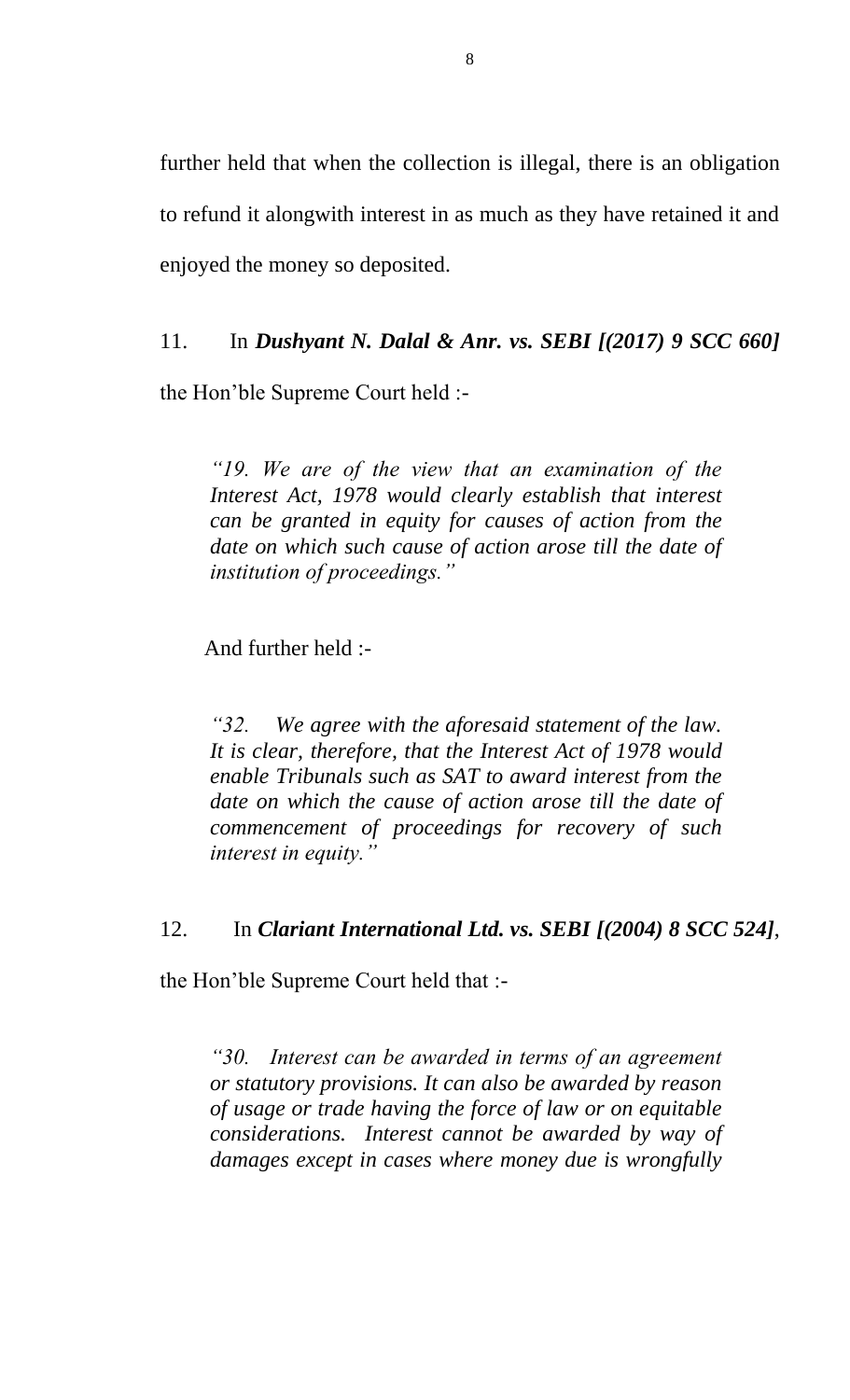*withheld and there are equitable grounds therefor, for which a written demand is mandatory."*

## 13. In *Thazhathe Purayil Sarabi & Ors. vs. Union of India &*

*Anr. [(2009) 7 SCC 372]*, the Hon'ble Supreme Court held that :-

*"30. As we have indicated hereinbefore, when there is no specific provision for grant of interest on any amount due, the court and even tribunals have been held to be entitled to award interest in their discretion, under the provisions of Section 3 of the Interest Act and Section 34 of the Civil Procedure Code."* 

14. The contention of the respondent that they are not a commercial organization and, therefore, cannot be charged for payment of interest on refund of the excess amount cannot be accepted as in the instant case, we find from the balance sheet of SEBI that they are making investments on surplus money collected by them. Further, the Hon'ble Supreme Court in *M/s. Tata Chemicals Ltd. case (supra)* has clearly held that any amount received without any legal rights and having retained and used, was bound to make good the loss suffered by making payment of interest. Thus, in our view, the respondent cannot gets away with the payment of interest on the excess amount realized by respondent without any authority of law.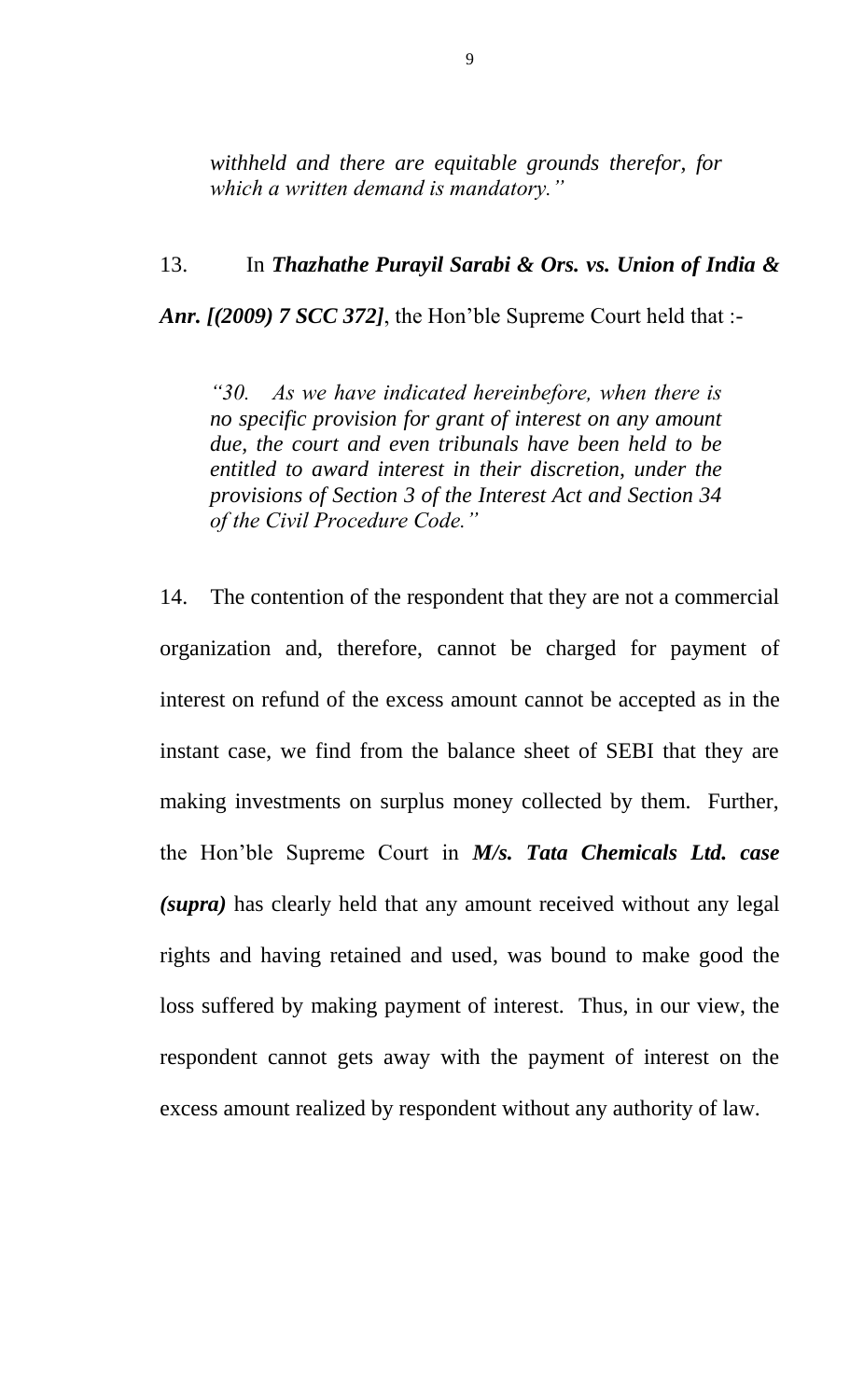15. The appellant has prayed for payment of interest at the rate of 15% p. a. No evidence has been led show that this percentage of interest is payable. There is nothing on record to show that during the period in question 15% was the bank rate. Under the Civil Procedure Code, interest is payable at the rate of 6% p. a. In the absence of any provision and in the absence of any evidence on this issue, we are of the opinion that the respondent is liable to pay simple interest at the rate of 6% p.a. This Tribunal has the power to levy interest in the facts of this case.

16. The appellant has taken legal recourse for refund of the amount since the year 2005. The appellant's right was denied continuously by the respondent. Eventually, the principal amount was paid but interest was not paid. In our opinion, the appellant is entitled for cost of litigation which we compute notionally at Rs. 50,000/-. The quantum of cost claimed by the appellant is rejected since no evidence has been led to show actual cost incurred by the appellant.

17. For the reasons stated aforesaid, the impugned order cannot be sustained and is quashed. The appeal is allowed. The respondent is directed to pay simple interest on Rs. 3,14,497/- at the rate of 6% p. a. from March 28, 2005 to June 29, 2018. In addition, the